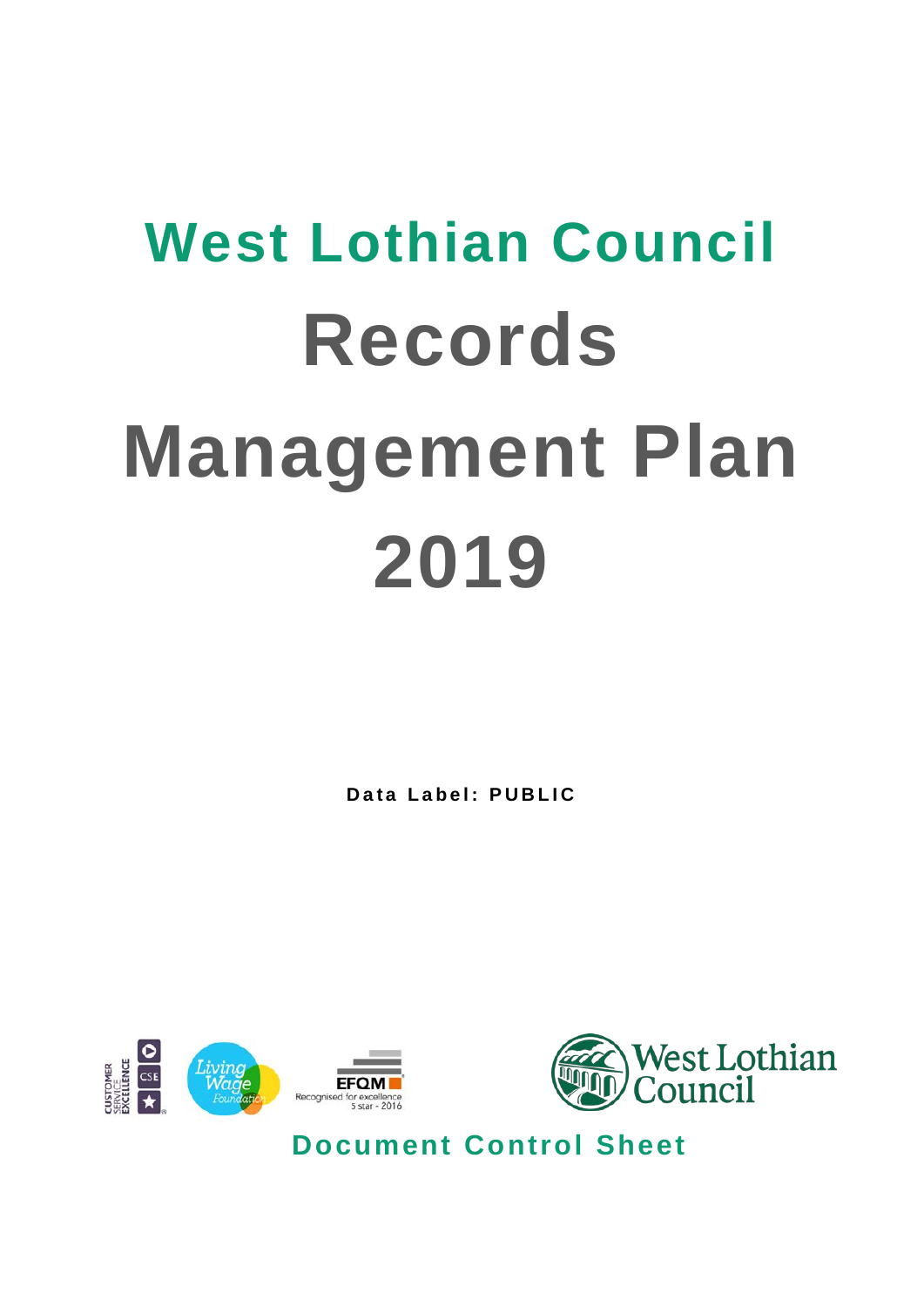**AUTHOR(S):** Roberto Riaviz (Information Strategy and Security Manager) (Records Manager)

**DOCUMENT TITLE:** West Lothian Council Records Management Plan 2018/19

#### **Review/Approval History**

|            |                                      |          | Version  |  |
|------------|--------------------------------------|----------|----------|--|
| Date       | Name                                 | Position | Approved |  |
| 06/03/2013 | Information Management Working Group | N/A      | 2.0      |  |
| 13/03/2013 | <b>ICT Programme Board</b>           | N/A      | 2.0      |  |
| 24/04/2013 | Corporate Management Team            | N/A      | 2.0      |  |
| 24/05/2013 | Partnership and Resources Policy     | N/A      | 2.0      |  |
|            | Development and Scrutiny Panel       |          |          |  |
| 04/06/2013 | <b>Council Executive</b>             | N/A      | 2.0      |  |
| 24/04/2014 | <b>ICT Programme Board</b>           | N/A      | 2.1      |  |
| 23/05/2014 | Information Management Working Group | N/A      | 2.1      |  |
| 28/05/2014 | Corporate Management Team            | N/A      | 2.1      |  |
| 06/06/2014 | Partnership and Resources Policy     | N/A      |          |  |
|            | Development and Scrutiny Panel       |          | 2.1      |  |
| 10/06/2014 | <b>Council Executive</b>             | N/A      | 2.1      |  |
| 03/06/2015 | Information Management Working Group | N/A      | 2.2      |  |
| 20/05/2015 | <b>ICT Programme Board</b>           | N/A      | 2.2      |  |
| 18/09/2015 | Partnership and Resources Policy     | N/A      | 2.2      |  |
|            | Development and Scrutiny Panel       |          |          |  |
| 17/09/2019 | Information Management Working Group | N/A      | 2.4      |  |

#### **Change Record Table**

| Date       | Author         | Version | <b>Status</b> | Reason                                    |
|------------|----------------|---------|---------------|-------------------------------------------|
| 26/02/2013 | Roberto Riaviz | 1.0     | Draft         | Initial draft                             |
| 28/02/2013 | Roberto Riaviz | 2.0     | Final         | Following consultation with NRS           |
| 24/04/2014 | Carol Dunn     | 2.1     | Final         | Minor update                              |
| 03/06/2015 | Carol Dunn     | 2.2     | Final         | Minor update                              |
| 31/07/2018 |                | 2.3     | Final         | <b>Minor Update</b>                       |
| 23/07/2019 | Carol Dunn     | 2.4     | Final         | Updates to policies and procedures. Other |
|            |                |         |               | minor updates                             |
| 13/01/2020 | Carol Dunn     | 2.5     | Final         | Minor updates                             |

#### **Status Description:**

Draft - These are documents for review and liable to significant change. Final - The document is complete and is not expected to change significantly. All changes will be listed in the change record table.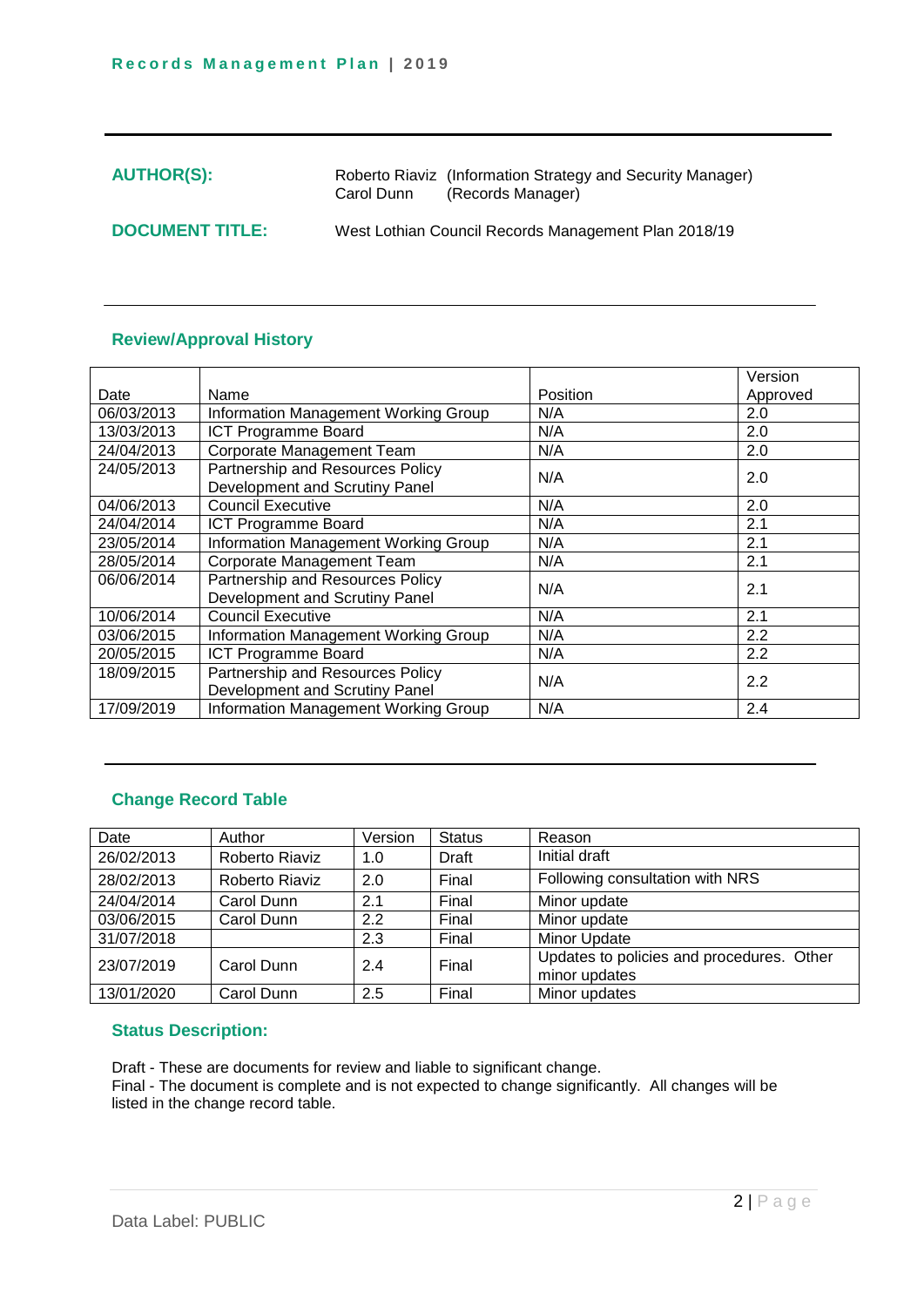# **Contents**

| 1.1.  |                                                            |  |
|-------|------------------------------------------------------------|--|
| 1.2.  |                                                            |  |
| 1.3.  |                                                            |  |
| 1.4.  |                                                            |  |
| 1.5.  |                                                            |  |
|       |                                                            |  |
| 2.1.  |                                                            |  |
| 2.2.  | Element 2: Operational Records Management Responsibility 7 |  |
| 2.3.  |                                                            |  |
| 2.4.  |                                                            |  |
| 2.5.  |                                                            |  |
| 2.6.  |                                                            |  |
| 2.7.  |                                                            |  |
| 2.8.  |                                                            |  |
| 2.9.  |                                                            |  |
| 2.10. | Element 10: Business Continuity and Vital Records 11       |  |
| 2.11. |                                                            |  |
| 2.12. | Element 12: Competency framework for Records Mgt Staff 11  |  |
| 2.13. |                                                            |  |
| 2.14. |                                                            |  |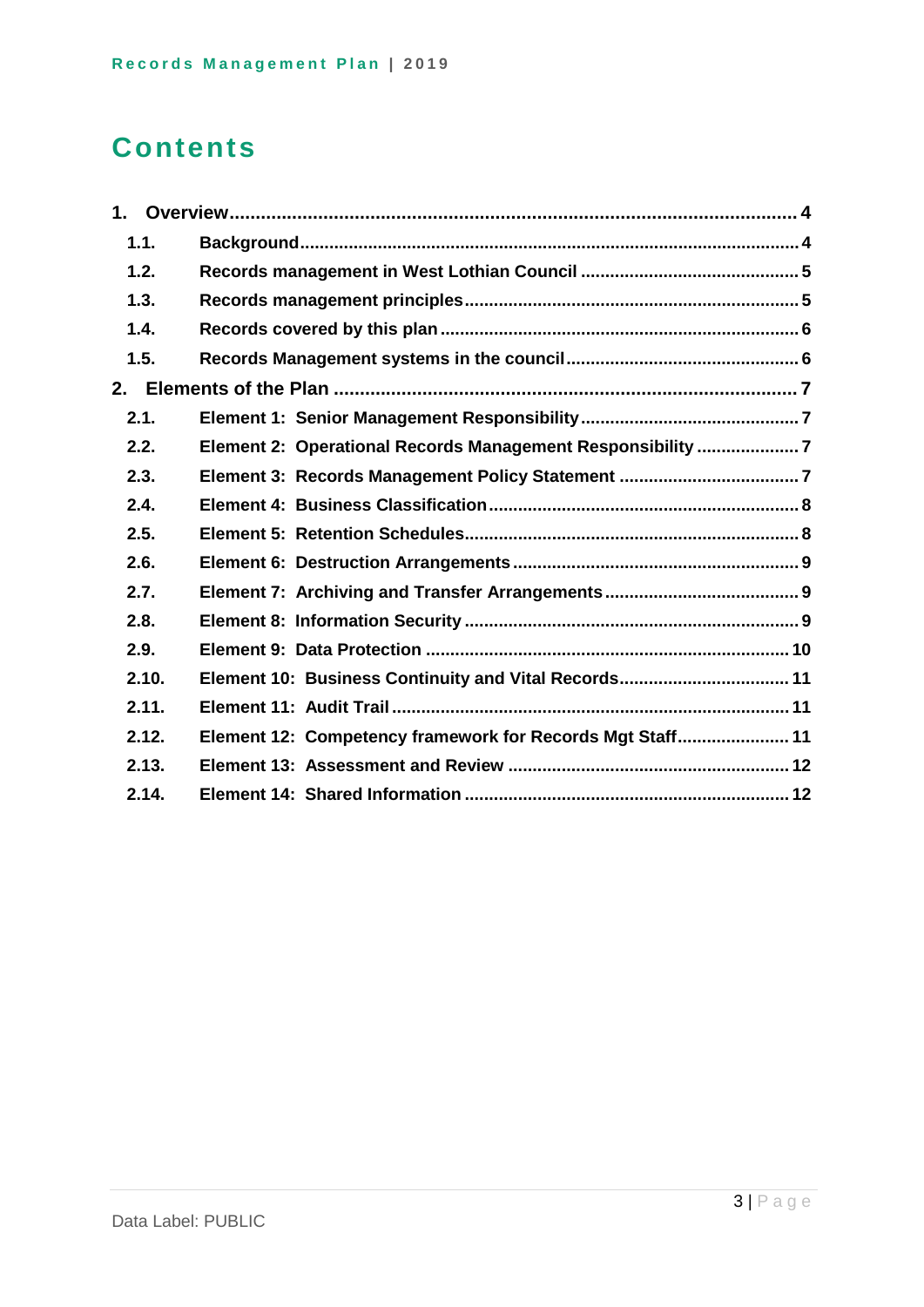# <span id="page-3-0"></span>**1. Overview**

# <span id="page-3-1"></span>**1.1. Background**

The Public Records (Scotland) Act 2011 (hereafter referred to as 'the Act') came fully into force in January 2013. The Act obliges West Lothian Council and other public authorities to prepare and implement a records management plan (RMP). The RMP sets out proper arrangements for the management of records within the council. The plan is agreed with the Keeper of the Records of Scotland (the Keeper) and reviewed by the council on an annual basis.

The West Lothian Council Records Management Plan is based on the Keeper's published Model Records Plan. The model plan has 14 Elements.

The 14 Elements are:

- 1. [Senior management responsibility](#page-6-1)
- 2. [Records manager responsibility](#page-6-2)
- 3. [Records management policy statement](#page-6-3)
- 4. [Business classification](#page-7-0)
- 5. [Retention schedules](#page-7-1)
- 6. [Destruction arrangements](#page-8-0)
- 7. [Archiving and transfer arrangements](#page-8-1)
- 8. [Information security](#page-8-2)
- 9. [Data protection](#page-9-0)
- 10. [Business continuity and vital records](#page-10-0)
- 11. [Audit trail](#page-10-1)
- 12. [Competency framework for records management staff](#page-10-2)
- 13. [Assessment and review](#page-11-0)
- 14. [Shared information](#page-11-1)

West Lothian Council has provided the Keeper with evidence of policies, procedures, guidance and operational activity on all elements of the plan.

The plan was initially agreed with the Keeper 09 July 2013 and subsequently re-assessed and approved on 30 April 2018. It will be reviewed annually.

The West Lothian Council RMP relates to records throughout their lifecycle, from creation and acquisition to archive and destruction. It encompasses all records across all council service areas. The plan also incorporates records held by West Lothian Licensing Board and West Lothian Schools. The plan excludes Joint Boards who, under the Act are required to submit individual RMPs.

For more information about the Public Records (Scotland) Act 2011, visit the website of the National Records of Scotland: <https://www.nrscotland.gov.uk/record-keeping/public-records-scotland-act-2011>

A copy of the Act can be viewed online: <http://www.legislation.gov.uk/asp/2011/12/part/1/enacted>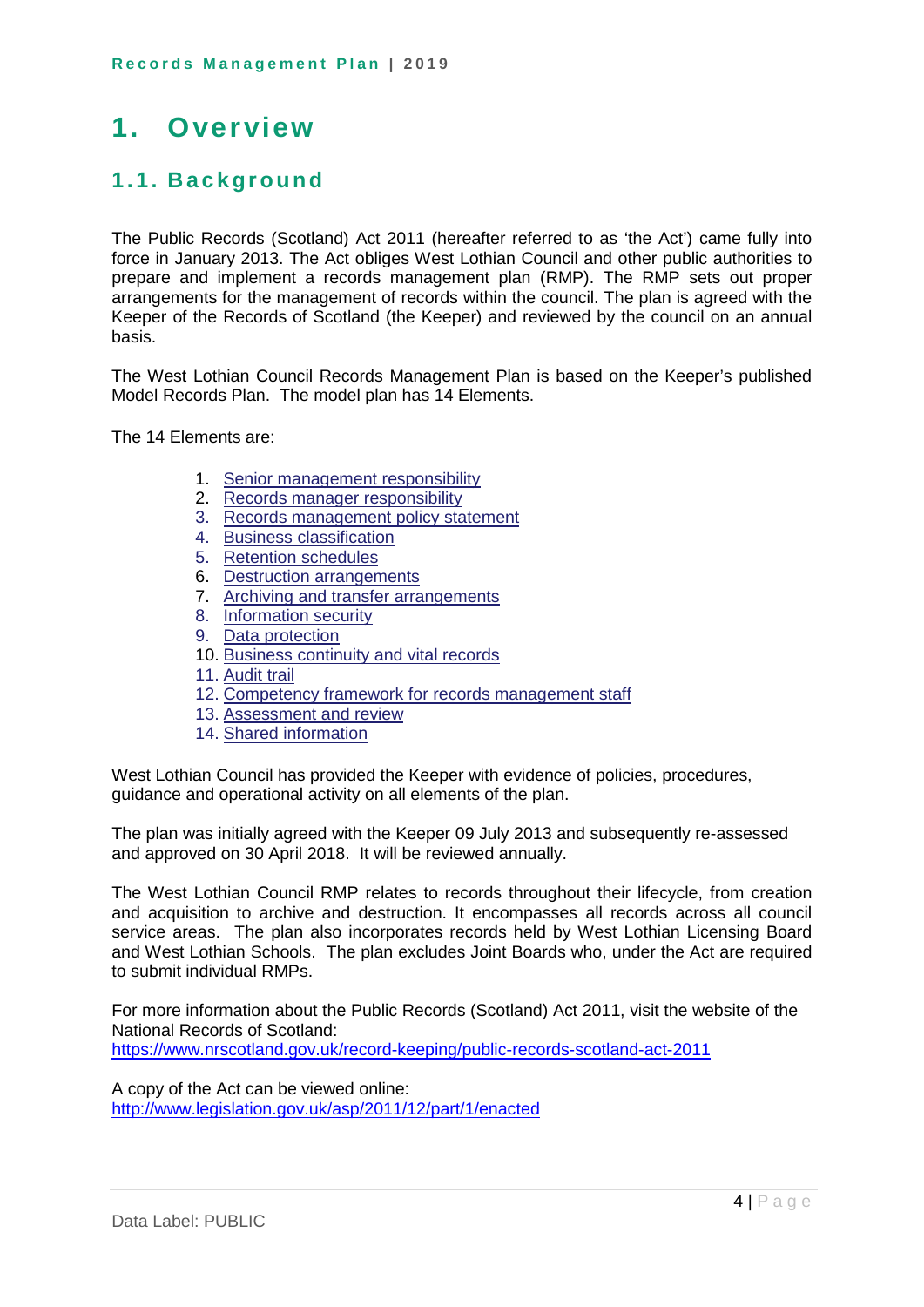# <span id="page-4-0"></span>**1.2. Records management in West Lothian Council**

The records of West Lothian Council constitute an auditable account of the authority's activities, which provides evidence of the business, actions, decisions and resulting policies formed by the council.

Records represent a vital asset, which support the daily functions of the council and protect the interests and rights of staff, and members of the public, who have dealings with the council. Effective record keeping supports efficiency, consistency and continuity of work and enables the council to deliver a wide range of sustainable services. It ensures that the correct information is: captured, stored, maintained, retrieved and destroyed or preserved in accordance with business need, statutory and legislative requirements.

Records management is an essential part of enabling the council to achieve priority outcomes that reflect what is most important to the people and communities of West Lothian as set out in the council's [Corporate Plan 2018/19 to 2022/23.](https://www.westlothian.gov.uk/media/19574/West-Lothian-Council-Corporate-Plan-2018---2023/pdf/West_Lothian_Council_Corporate_Plan_2018-2023.pdf) West Lothian Council maintains an overarching [Information Governance Policy](https://www.westlothian.gov.uk/media/35013/Information-Governance-Policy/pdf/WLC_Information_Governance_Policy.pdf) records management procedures and practices across all its service areas. These are based upon the requirements of the Public Records (Scotland) Act 2011, records management best practice and the principles detailed below.

### <span id="page-4-1"></span>**1.3. Records management principles**

The following principles drive activities relating to effective information governance within West Lothian Council:

- Information is a **valuable asset** and is managed as such;
- Information governance is the **responsibility** of all who handle or manage council information;
- Information is acquired, created, maintained, shared and disposed of in **accordance with legislation**, **regulations**, **guidance**, **standards** and **best practice**;
- Information governance recognises and respects the rights of data subjects;
- Information is appropriately secured and protected;
- Information is **shared** and **not duplicated**;
- Information is **stored within approved systems** not in personal filing;
- Information is **accessible** and **preserved** for as long as required;
- Staff are **trained** in information governance procedures;
- Risks are identified and mitigated;
- Information governance supports the council values of making best use of resources and being honest, open and accountable.
- Councillors have **awareness**, **oversight**, the opportunity and ability to **scrutinise** information governance and regulatory compliance: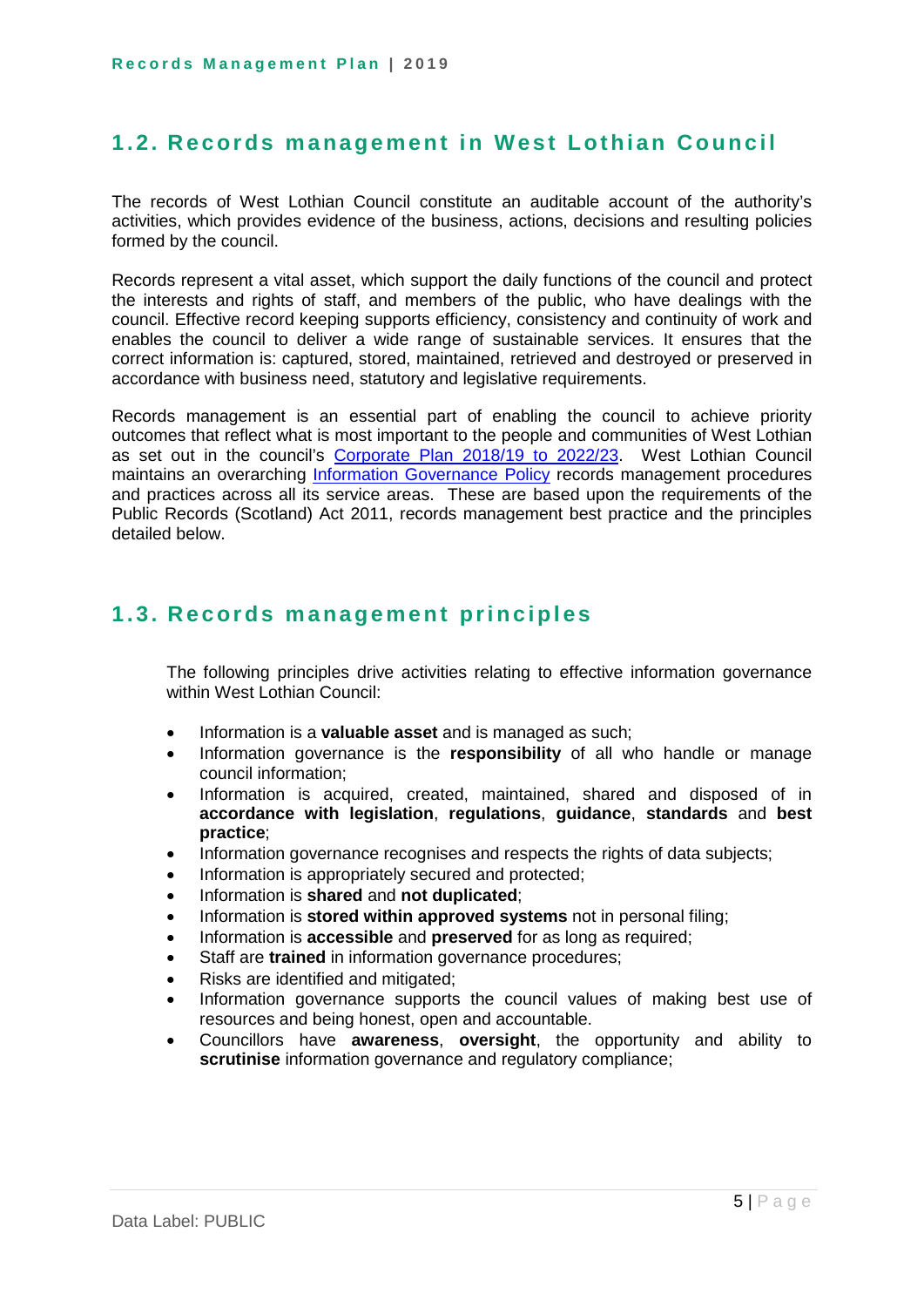# <span id="page-5-0"></span>**1.4. Records covered by this plan**

In line with the Act, **all** records created in the carrying out of the council's functions (whether directly or by third parties) are public records. Part 1, section 3.1 of the Act states that:

*"… "public records", in relation to an authority, means—*

*(a) records created by or on behalf of the authority in carrying out its functions, (b) records created by or on behalf of a contractor in carrying out the authority's functions,*

*(c) records created by any other person that have come into the possession of the authority or a contractor in carrying out the authority's functions."*

### <span id="page-5-1"></span>**1.5. Records Management s ystems in the council**

West Lothian Council uses three main types of records management systems:

- Manual Filing Systems (where it is necessary to keep paper and other physical records);
- IT applications and databases (that process records for specific functions e.g. HR, Purchasing, Housing Management etc.);
- Corporate Electronic Documents and Records Management System (EDRMs).

All records management systems are subject to the [Information Governance Policy](https://www.westlothian.gov.uk/media/35013/Information-Governance-Policy/pdf/WLC_Information_Governance_Policy.pdf) and associated records management procedures, guidelines and elements of this plan.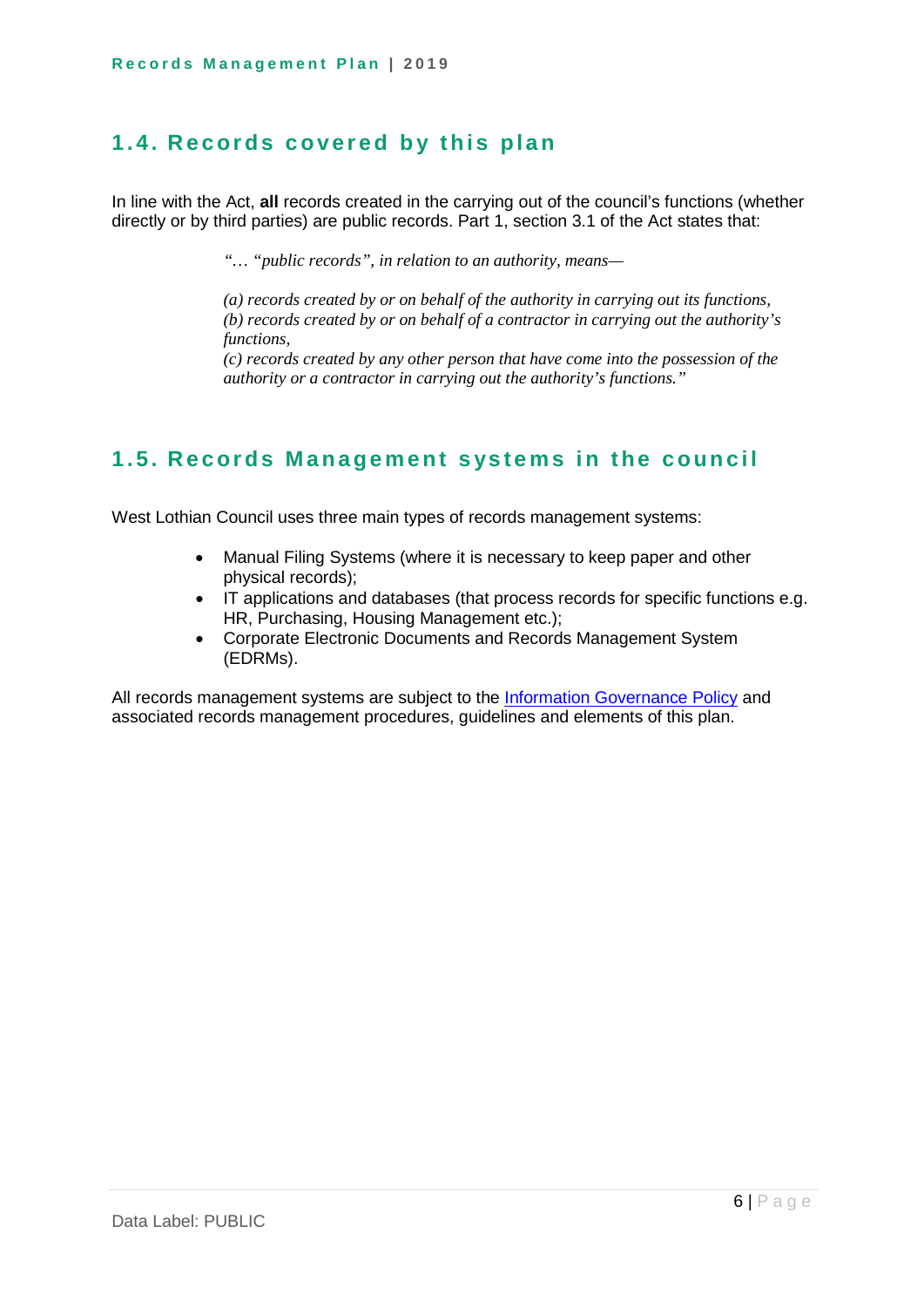# <span id="page-6-0"></span>**2. Elements of the Plan**

# <span id="page-6-1"></span>**2.1. Element 1: Senior Management Responsibility**

Senior Management responsibility for the Records Management Plan lies with **Julie Whitelaw**, **Head of Corporate Services**. For enquiries relating to the Records Management Plan please contact:

The Customer Service Centre West Lothian Council West Lothian Civic Centre Howden South Road **Livinaston** West Lothian EH54 6FF Tel: 01506 280000 Email: [customer.service@westlothian.gov.uk](mailto:customer.service@westlothian.gov.uk)

# <span id="page-6-2"></span>**2.2. Element 2: Operational Records Management Responsibility**

The point of contact for the operation of records management within the council is **Carol Dunn, Records Manager.** For enquiries relating to the operational aspects of Records Management please contact:

The Customer Service Centre West Lothian Council West Lothian Civic Centre Howden South Road **Livinaston** West Lothian EH54 6FF Tel: 01506 280000 Email: [customer.service@westlothian.gov.uk](mailto:customer.service@westlothian.gov.uk)

# <span id="page-6-3"></span>**2.3. Element 3: Records Management Policy S t atement**

West Lothian Council's commitment to effective records management is set out in the corporate [Information Governance Policy](https://www.westlothian.gov.uk/media/35013/Information-Governance-Policy/pdf/WLC_Information_Governance_Policy.pdf) and in the councils [Improvement Strategy.](https://www.westlothian.gov.uk/media/21226/Improvement-Strategy-2018-23/pdf/ImprovementSTrategy1823.pdf) These are subject to ongoing monitoring and review.

Online guidelines and procedures are available to all staff e.g. Data Labelling, Email Management, File Naming Conventions, and Scanning etc. This is supported by online training and local experts within each service area.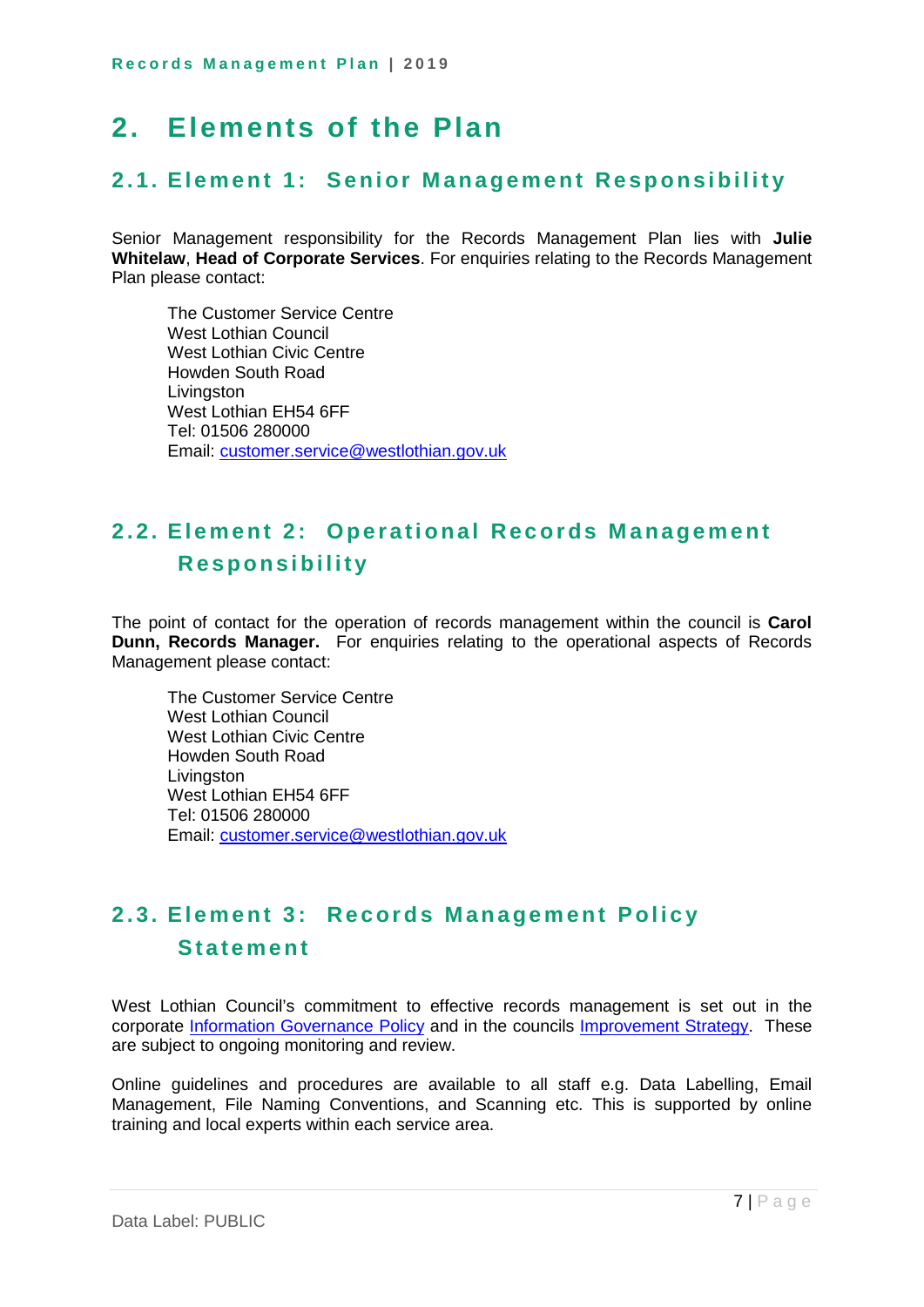West Lothian Council has implemented an Electronic Content Management System (ECM) as a central corporate repository. The ECM is compliant with the European MoReq2010 standard for the collection of information within records management systems. Read more about MoReq2 at [https://www.moreq.info/.](https://www.moreq.info/)

### <span id="page-7-0"></span>**2.4. Element 4: Business Classification**

West Lothian Council have adapted the Local Government Functional Classification Scheme (LGFCS) as a basis to its business classification scheme. The LGFCS is developed in a structure that supports the business activities of the authority. The LGFCS hierarchy is structured in three tiers:

- Level 1: functions
- Level 2: activities
- Level 3: transactions

West Lothian Council have expanded upon this to include further levels (levels 4-6) detailing sub-groupings of records types and years. The deployment of ECM in the council has required that file plans are developed to accommodate strict security models, whilst facilitating information sharing, and the application of retention scheduling.

'Information Liaison Officers', 'Local Records Officers' and 'Objective Leads' are defined roles that manage and maintain local file plans for their service areas.

The LGFCS was developed by the Information & Records Management Society. Details of the LGFCS can be viewed on their website:<http://www.irms.org.uk/>

### <span id="page-7-1"></span>**2.5. Element 5: Retention Schedules**

West Lothian Council have adapted the Scottish Council for Archives Records Retention Schedule (SCARRS) model as the basis to the councils approved retention schedules. These retention schedules are endorsed by each Head of Service (as appropriate) and applied to both electronic records and paper records.

More information on SCARRS can be found on the Scottish Archives website: <http://www.scottisharchives.org.uk/scarrs>

In addition, West Lothian Council have implemented paper records inventories and detailed the retention schedule requirements for each record set aligned to (approved) retention schedules.

West Lothian Council Archives service provides a centralised resource for long-term storage of both operational records (non-current) and preservation of historical records. This resource manages the retention and disposal of these records and works with services to identify records for archival, preservation or destruction.

Standards for records retention are built into contracts and agreements with third parties who share or process information on the council's behalf.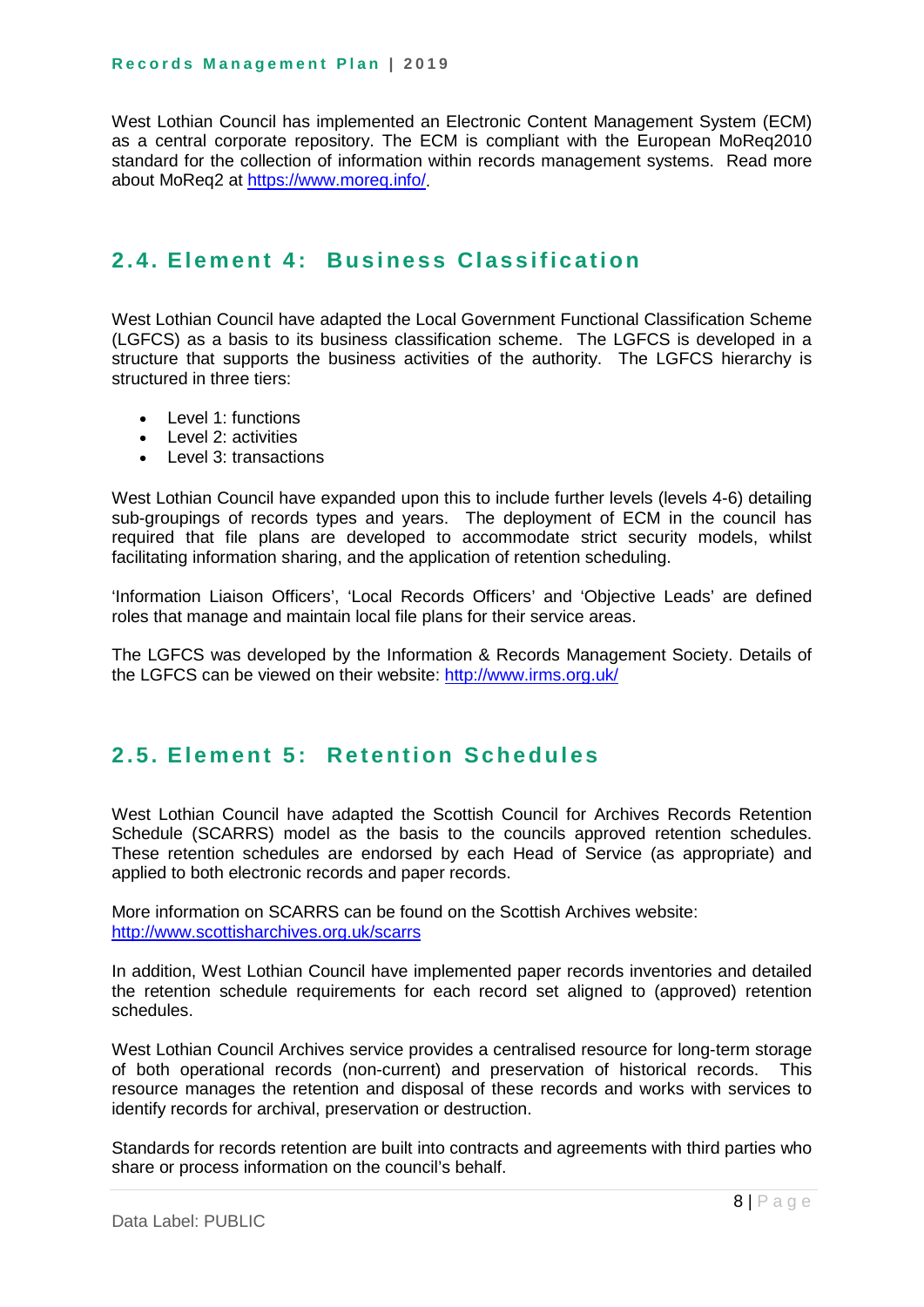# <span id="page-8-0"></span>**2.6. Element 6: Destruction Arrangements**

West Lothian Council have contracts in place for the bulk destruction of paper records and IT equipment containing electronic records.

Haven Products Ltd - Provides a confidential shredding service for paper records Company website:<https://havenrecycle.co.uk/>

CCL North Ltd – Provides a secure hardware destruction service (to UK Government standards). Company website:<http://www.cclnorth.com/secure-data-destruction.html>

In addition, West Lothian Council uses on site paper/CD/DVD shredders which ensure that paper and optical media is destroyed to European security standards (2 x 15 mm particles).

Standards for records destruction arrangements are built into contracts and agreements with third parties who handle or process records on the council's behalf.

# <span id="page-8-1"></span>**2.7. Element 7: Archiving and Transfer Arrangements**

West Lothian Council operate an in-house archive facility that provides services for the preservation of both historical and long-term operational records. Archiving and transfer arrangements are detailed within policies, procedures and guidelines and within approved records retention schedules.

More information on the Archives service is available on the council's website: <http://www.westlothian.gov.uk/article/2052/Archives>

Archive arrangements are also included in the [Information Governance Policy.](https://www.westlothian.gov.uk/media/35013/Information-Governance-Policy/pdf/WLC_Information_Governance_Policy.pdf)

### <span id="page-8-2"></span>**2.8. Element 8: Information Security**

The council operates an Information Security Management System (ISMS) in accordance with the international standard ISO27001. The council's [Information Governance Policy](https://www.westlothian.gov.uk/media/35013/Information-Governance-Policy/pdf/WLC_Information_Governance_Policy.pdf) and Information Security Guidance comply with this standard and provide a framework for all services.

All staff receive information security awareness training and are reminded of the importance of security. Procedures and processes such as the Information Security Guidance are in place to deal with threats, risks and breaches of security.

Compliance with security requirements is assessed and reviewed as per the governance model described in Element 13.

More information on ISO27001 can be found on the British Standards Institute website. <http://www.bsigroup.co.uk/en-GB/iso-27001-information-security/>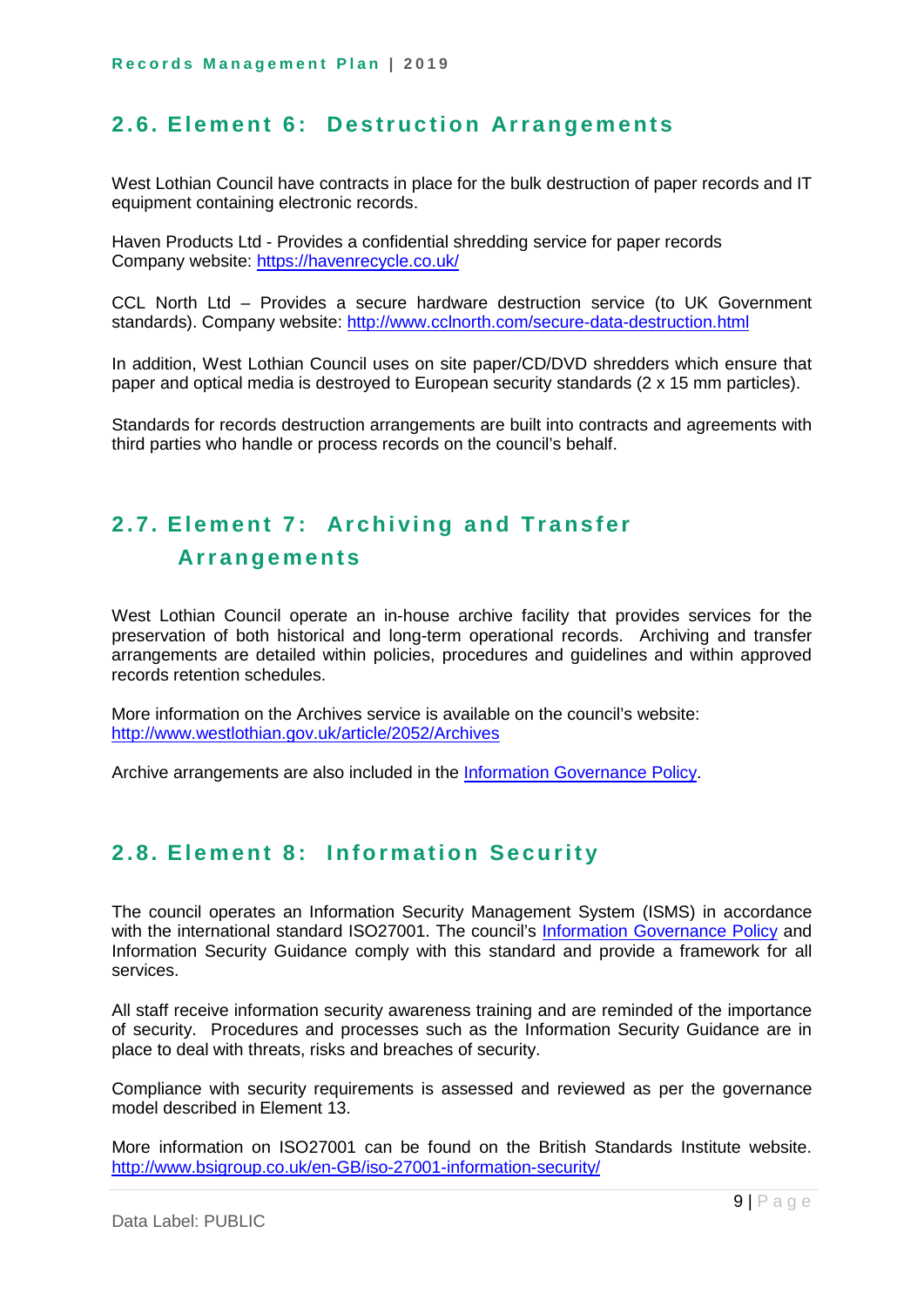## <span id="page-9-0"></span>**2.9. Element 9: Data Protection**

In order to deliver services to the various communities in West Lothian, West Lothian Council requires gathering and processing personal data about residents, staff and other individuals. Data Protection law regulates the processing of personal data by West Lothian Council. Data Protection law gives individuals the right to be advised of and receive copies of any personal data relating to them which is held by West Lothian Council.

Data Protection law is enforced and promoted by the Information Commissioner's Office. The ICO provide guidance and advice on complying with the terms of the law and investigate complaints regarding possible breaches of the obligations contained within the law.

The Information Commissioner maintains a register of fee payers listing all Data Controllers in the UK. Every organisation that processes personal information are required to pay a fee to the ICO, unless they are exempt. West Lothian's registration can be viewed on the Information Commissioner's Office website, [www.ico.gov.uk,](http://www.ico.gov.uk/) registration number **Z6925127**.

Data Protection law sets out data protection principles which must be complied with when the council is processing personal data. The principles require that personal data is:

- processed lawfully, fairly, and in a transparent manner;
- collected for specified, explicit and legitimate purposes;
- adequate, relevant and limited to only what is necessary;
- accurate and, where necessary, kept up to date;
- kept for no longer than is necessary;
- processed in a manner that ensures appropriate security, including protection against accidental loss, destruction or damage, using appropriate technical or organisational measures.

The Head of Corporate Services is the Council's Data Protection officer and has responsibility for monitoring data protection compliance throughout the council. Each Head of Service has nominated an Information Liaison Officer who is responsible for providing routine advice on Data Protection to the Head of Service and other officers within the service and for co-ordinating responses to Subject Access Requests made to that service. The Information Liaison Officer will also act as the service representative on the Council's Information Management Working Group, which is chaired by the Data Protection Officer.

The council has an *[Information Governance Policy](https://www.westlothian.gov.uk/media/35013/Information-Governance-Policy/pdf/WLC_Information_Governance_Policy.pdf)* to ensure that the council complies with the requirements of Data Protection law. The Policy will be regularly reviewed by the Data Protection Officer and Information Management Working Group. In addition, the council has developed General Guidelines for officers to ensure compliance with the responsibilities of the council when processing personal data and also policies and procedures for the use of mobile electronic devices, the use of council e-mail and internet systems, the application of passwords to electronic information, the disposal of IT hardware.

The Council will enter into a Data Processing Agreement where a third party requires to be provided with personal data to allow it to deliver a service on behalf of the council. The Council will also ensure that Information Sharing Protocols are entered into when the council is proposing to share personal data in circumstances which are permitted in terms of the data protection principles.

All council officers are required to undertake data protection and information security training to ensure that personal data is processed in accordance with the data protection principles.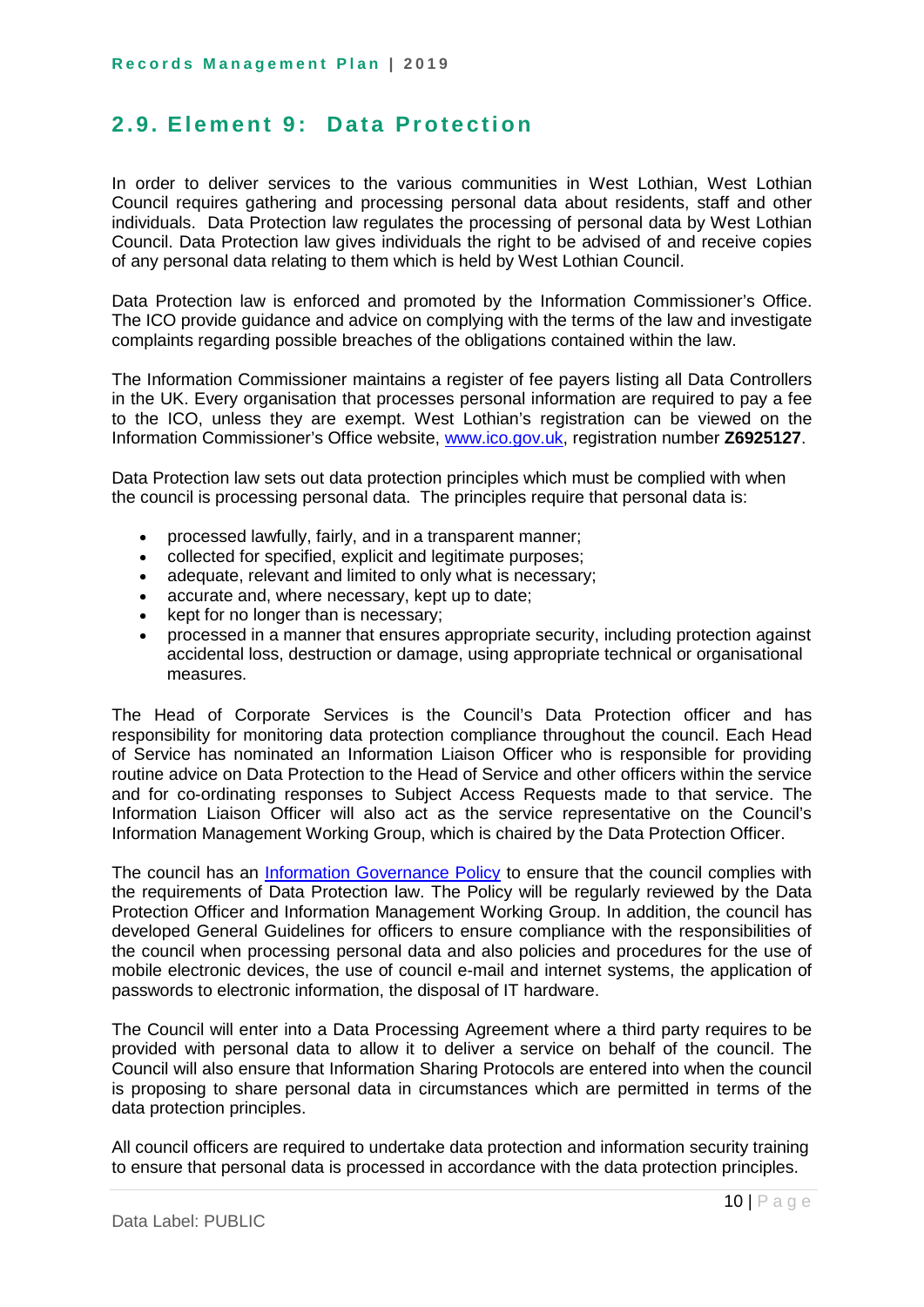# <span id="page-10-0"></span>**2.10. Element 10: Business Continuity and Vital Records**

West Lothian Council have identified their vital records through the business classification schemes (file plans) and paper inventories of each service.

This feeds the Business Continuity and Disaster Recovery planning process for each service area.

# <span id="page-10-1"></span>**2.11. Element 11: Audit Trail**

The council's ECM provides electronic audit trails as evidence of viewing, modifying, and deletion of records.

IT systems and databases provide audit logs that record usage and updates to records.

Paper records of an operational nature are maintained on site and identified within the paper records inventories. Movement of these paper records is controlled through a method of check-out/in deployed within each service area.

In addition, archiving procedures ensure that paper records are tracked from local storage to long term archive/preservation.

# <span id="page-10-2"></span>**2.12. Element 12: Competency framework for Records Mgt Staff**

West Lothian Council employ staff that have specific responsibilities for Information Management, Records Management and Information Security. Role descriptions are available for the IT Security Architect, Records Manager, Archivist and Records Manager(s), Information Liaison Officers, Local Records Officers and Objective Leads.

All staff within West Lothian Council must complete mandatory online training in Information Security Awareness, Data Protection, Freedom of Information and Records Management. Access to council systems is revoked for staff who do not complete this training.

Local training modules have been put in place for service areas who routinely deal with more sensitive personal and/or confidential information.

Regular communications ensure that staff remain aware of records management requirements and best practice.